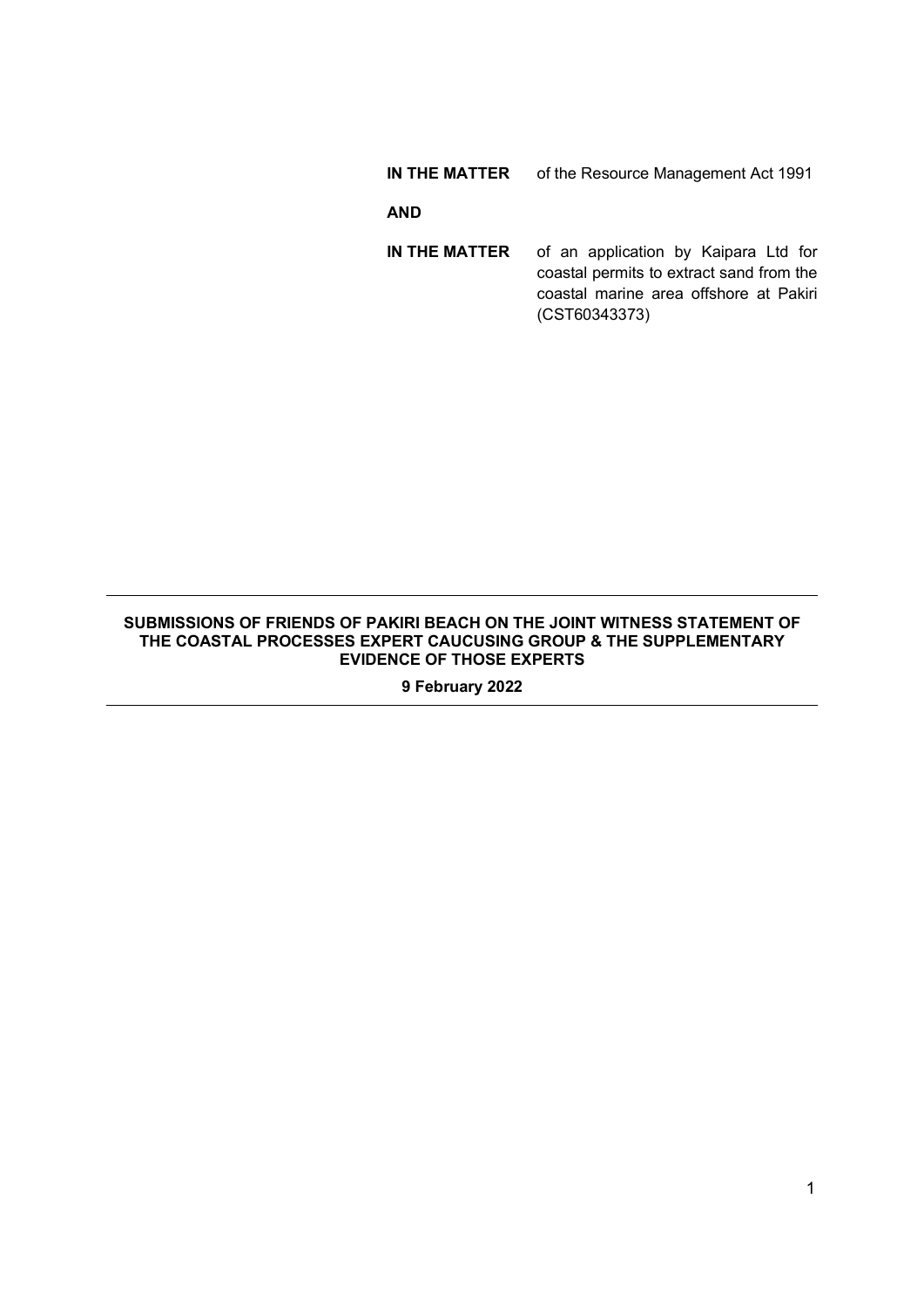## **1. INTRODUCTION**

**1.1** This memorandum is filed in response to the directions from the Hearing Panel dated 8 January 2021 and addresses the Expert Group caucusing outcomes, the JWS and the individual supplementary evidence of members of the caucus group lodged to date.

# **2. SUMMARY OF FOPB STANCE PRIOR TO EXPERT GROUP CAUCUSING AND JWS**

- **2.1** In summary, FOPB's position in opposition to the application for resource consent, prior to the expert group caucusing and JWS was as follows:
	- a) A precautionary approach is required, in particular due to the gross deficiency in baseline information, in part caused by the applicant's failure to adhere to consent conditions requiring ;
	- b) The Commissioners are entitled to draw adverse inferences from the past conduct of the consent holder, including numerous proven and admitted breaches of the consent conditions both on and off the water;
	- c) Cumulative effects of the proposed activity, including related effects of the pending nearshore applications, have not been properly considered or addressed;
	- d) The only option is to decline the consent.

## **3. SUBMISSIONS ON THE JWS**

- **3.1** The new survey work vindicates everything that FOPB and Mr Damon Clapshaw and their experts have said about what has actually occurred on the seabed, compared to what the applicant (Kaipara originally) and the Council understood.
	- a) See JWS at [20] "dredged trench features over the same area of 0.1m to 1.7m in depth", which confirms the breach of the Consent Condition 3 "to endeavour to limit those extractions to no deeper than the thickness of the active sand layer". Recall that the evidence of Dr Mead and Dr Single, experts in this area, advised that at the depths applying to where the dredging is being carried out, the active sand layer is "a few tens of centimetres."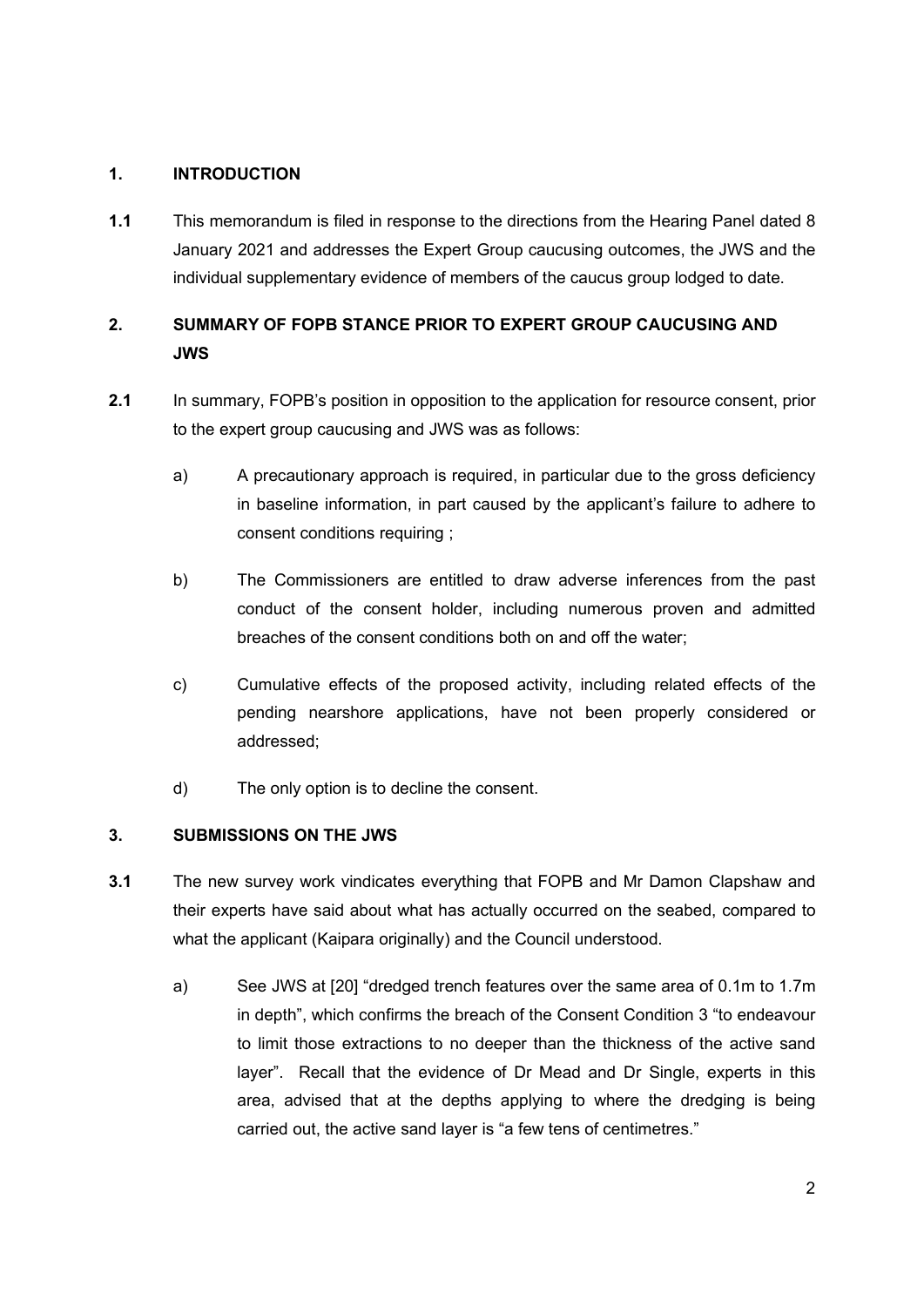- b) See JWS at [21] despite some infill "however distinct dredged features as described in Paragraph 20 remain evident."
- **3.2** The survey work demonstrates that there are clearly significant trenches established well beyond the active sand layer which have been dug by the repeat dredging, in the same areas, which are traps and which despite storms and no dredging in more recent times, are still there. Clearly it has now been proven that there are adverse effects on the movement of sand.
- **3.3** The important Mangawhai-Pakiri embayment has now proven to be ploughed up in a devasting fashion. The natural character of the coastal environment which includes the seabed, and the seabed's benthic qualities, and its cultural importance to Maori, have all been hugely disturbed.
- **3.4** This is a devastating situation that no doubt the Commissioners are shocked by.
- **3.5** It is worth repeating that if the applicant had complied with Consent Conditions 11 to 13, all this information would have been known years ago. The EMMP for Area 1 says that when monitoring is done it shall include state of the art hydrographic surveys and simultaneous side scan sonar imagery of the sea floor. When Kaipara/McCallums did do any of this monitoring, it completely failed to do the imagery of the sea floor – essential to pick up its trenches and the ploughed paddock it was creating. The information would also have been known had Kaipara/McCallums disclosed the presence of the trenches when they discovered them themselves, as disclosed in evidence during the hearing. Instead, they concealed their existence.
- **3.6** Paragraphs 23 and 24 of the JWS, are directly referrable to the precautionary principle and argue in favour of the decline of the consent because the Commissioners do not have sufficient answers on these important points to be in any position to grant consent
	- a) *23. The available information is inconclusive as to the source of and mechanism for infilling, sediment transport processes across the surveyed area, and any long term effects of the trenches on those coastal processes.*
	- b) *24. The available information indicates that sediment is moving in the surveyed offshore area, but it is not possible to draw any conclusions about*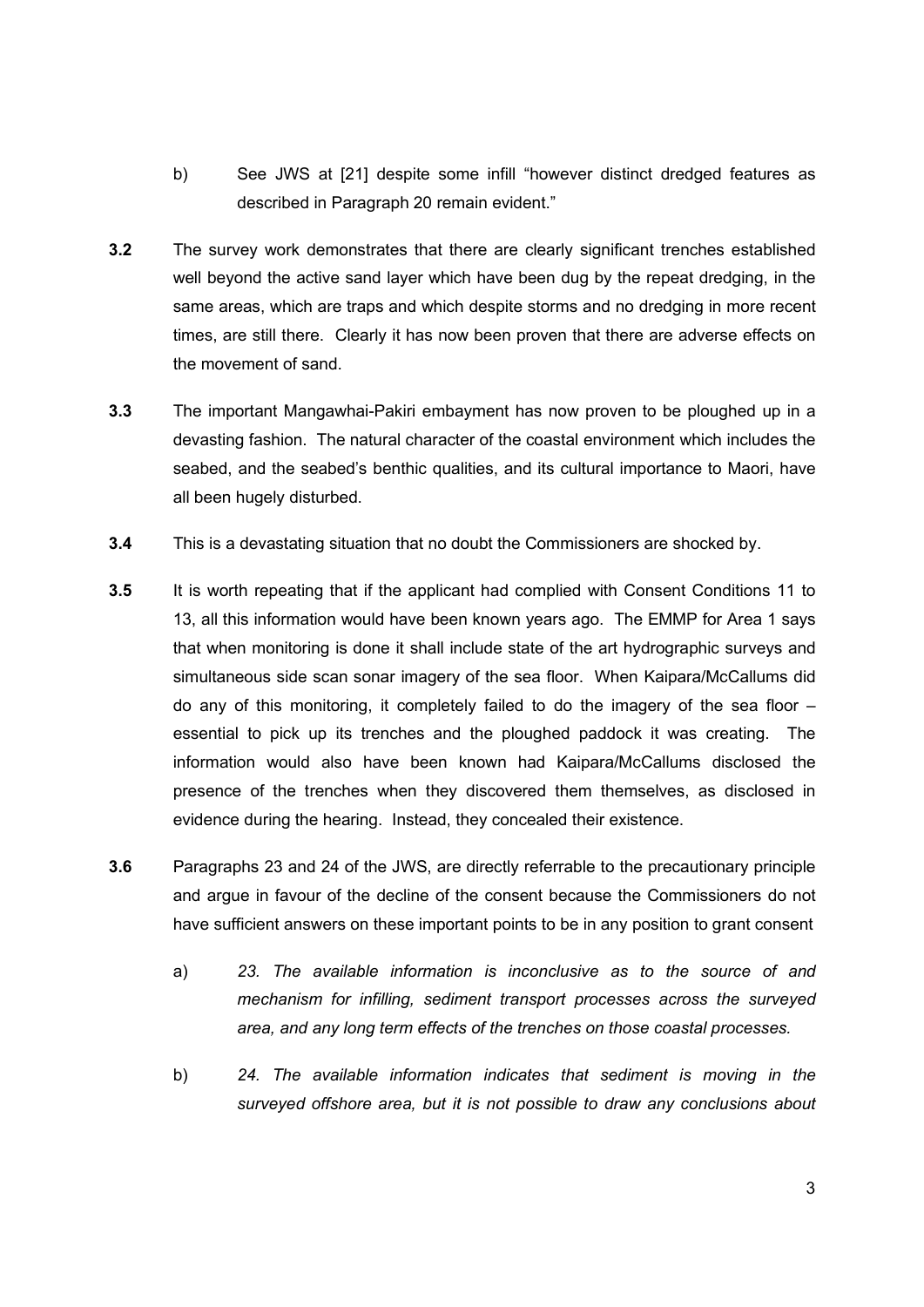*diabathic or longshore transport. The volume, rate and direction of sediment transport are not able to be inferred from the data available at this time.*

## **4. PARAGRAPH 29 OF THE JWS**

- **4.1** Paragraph 29 of the JWS, under the heading "Issues Outstanding" states:
	- 29. The CPECG considers that a coordinated and sustained monitoring programme needs to be developed, approved and implemented for any sand extraction activities in the Mangawhai - Pakiri embayment, and linked to an adaptive management plan for those sand extraction activities. Such a monitoring programme might include, for example:
		- (a) A hydrographic survey of the Mangawhai Pakiri embayment comparable to the October 2021 survey to be undertaken for the area of dredged trench features defined by the October 2021 profiles A1 to C3 (inclusive, as shown in Figure 8 of Attachment 5) and the Proposed Northern and Southern Control Areas (as shown in Enclosure 1 in Attachment 1), capturing sufficient data to monitor bedforms, and dredged trench features in key areas; such survey to be undertaken in October 2022 and two-yearly thereafter.
		- (b) Each cycle of survey results to be analysed by a coastal processes specialist to inform an adaptive management plan for all sand extraction activities in the embayment.
- **4.2** Thus the experts in the Expert Group are saying that as a result of the new survey work, that the large scale programme described there must developed, approved and implemented *for any sand extraction in the embayment*.
- **4.3** But no such programme was developed and implemented, and the results obtained before this application was lodged. Nor was any such programme even developed as a proposed monitoring programme that formed part of the application, which was then able to be the subject of submissions and evidence before the Commissioners, so that it could be assessed and tested through the hearing process.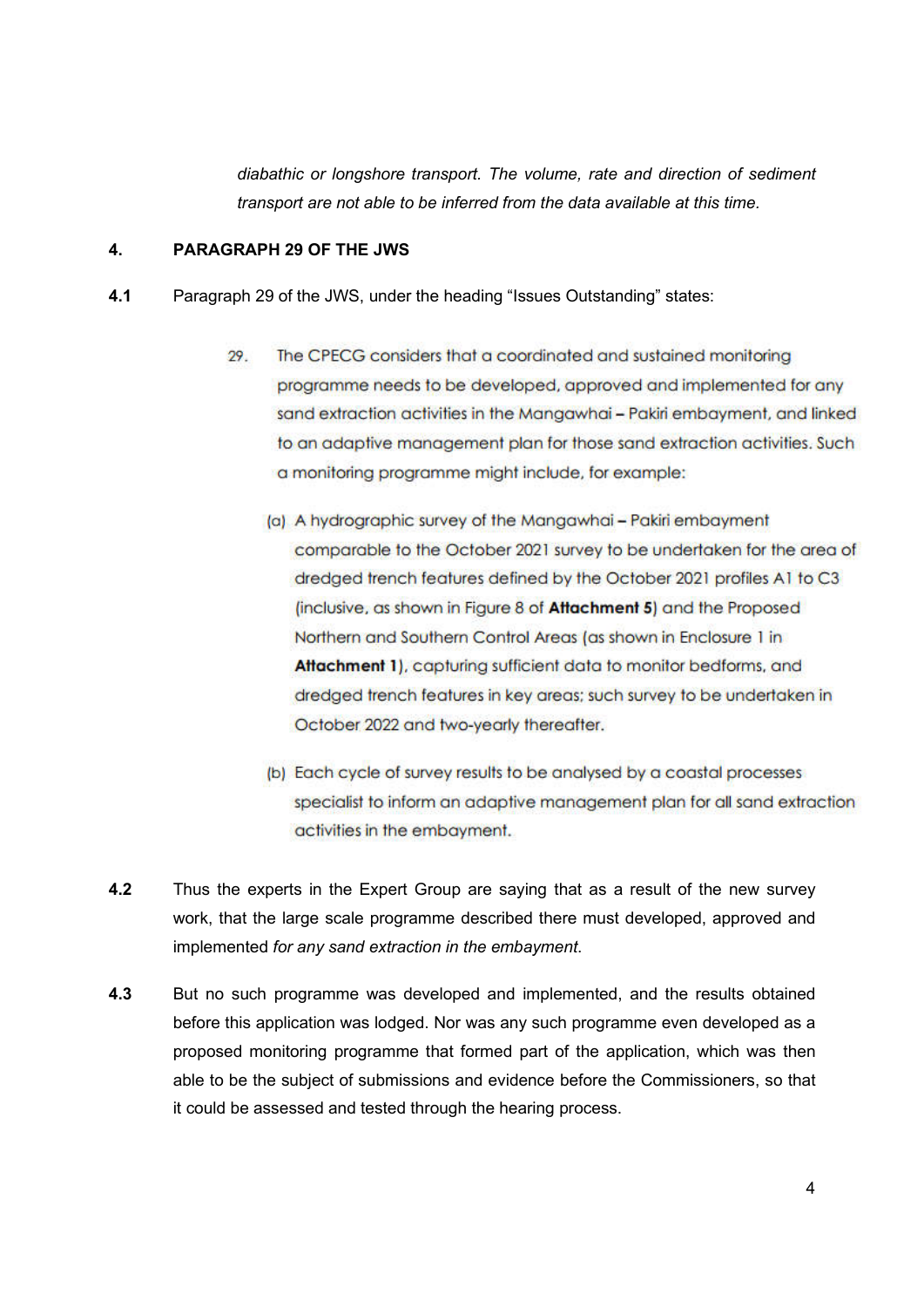- **4.4** What's more, paragraph 29 of the JWS then contemplates some form of adaptive management as well, as part of the implementation of the not yet developed extensive monitoring programme. But, just like the programme itself, that proposed adaptive management regime has also never been developed, nor put in evidence, nor assessed, nor been able to be subject to the hearing process in this case.
- **4.5** So the very thing all the experts agree on for any extraction activities is not any part of this case. FOPB say that it is certainly not something the applicant can just tack on somehow in its reply evidence – which is *reply*, not starting again. Nor is it any opportunity to propose significant new work be undertaken untested during the hearing and as a condition of consent, especially where the results would be crucial to the Commissioners' decision whether to grant or decline consent. Nor, for the same reasons, is it something that the Council officers can purport to put up in their response to evidence that has preceded them.
- **4.6** In addition, 29(b) suggests that the required monitoring programme might require an adaptive management plan. As noted in our memorandum seeking leave to file these submissions, the Friends are strongly opposed to any proposal for adaptive management procedures in this particular case given the applicant's established record of non-compliance with existing consent conditions. The applicant's prior misconduct means adaptive management would be entirely inappropriate.
- **4.7** In any event, for the Commissioners even to consider an adaptive management plan, would require an extensive proposal for adaptive management regime that could be subject to consideration and comment on by all parties during the consent hearing. No detailed adaptive management regime associated with any comprehensive monitoring programme, as discussed in para 29, has ever been part of the applicant's case nor been subject to the submission process, nor been part of the evidence during the hearing. And it is too late – and contrary to natural justice – for it to be shoe-horned into any reply.
- **4.8** These considerations alone demand that the application be declined.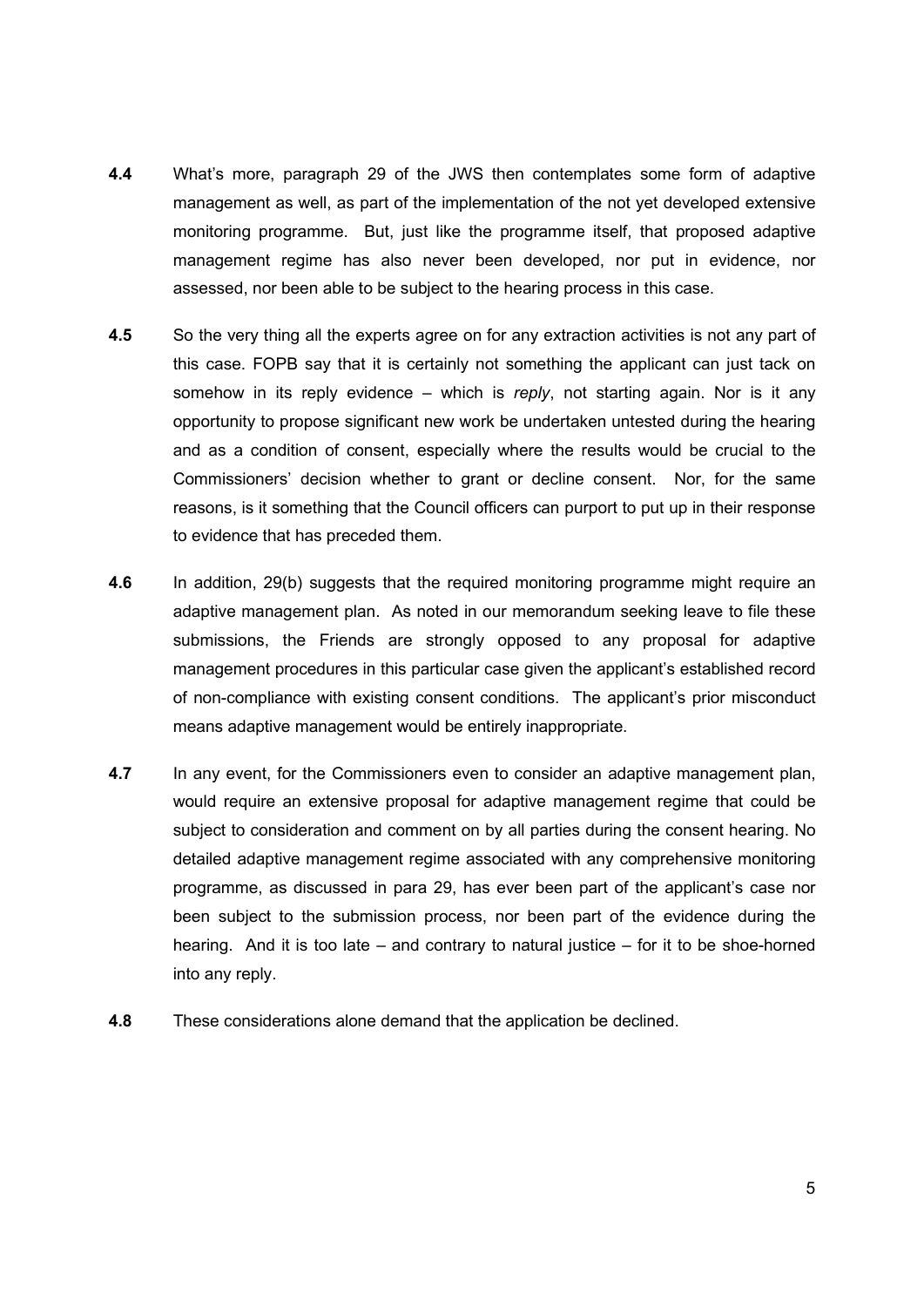## **5. SUBMISSIONS ON THE RELATED EXPERT STATEMENTS**

- **5.1** Dr Shaw Mead was a member of the Expert Group and has filed a supplementary statement addressing the further directed scan and the expert caucusing process and resulting JSW.1
- **5.2** In summary, Dr Mead confirms:
	- a) Consent condition breaches on the seabed (dredging below the active sand layer and no tier 2 investigation).
	- b) His previously expressed concerns about dredging in the Pakiri-Mangawhai embayment and its adverse environmental impacts have only increased

(See eg Mead 28 January 2022 statement at [4.3]: "… the impacts caused by the dredging that have been revealed by the DML seabed imagery are far more extensive and persistent than anyone envisaged.");

c) Many of the assumptions made by the applicant and the Council's experts have been proven incorrect

(See eg Mead 28 January 2022 statement at [3.4] "Assumptions that the current application is based upon, such as mobile sediment relatively quickly infilling the shallow skims created while dredging and recovery of the benthic community within 6 months to several years, are no longer likely to be valid…", at [4.6] "As a result of these findings, some of the assumptions that the current application is based upon, such as mobile sediment relatively quickly infilling the shallow skims created while dredging, are incorrect.");

d) The survey has confirmed the presence of deep shore-parallel trenches caused by the applicants repeatedly dredging the same run-line, and confirmed the widespread and persistent impacts of dredging the offshore areas of the Mangawhai-Pakiri Embayment.

In its memorandum of 3 February 2022, the applicant has indicated that Dr Mead's further evidence "goes well beyond the scope of the Commissioner's directions" It will, therefore, be the subject of an objection by MBL." FOPB refutes this allegation and notes that one only has to read the headings of Dr Mead's statement to see that it complies with the 17 December 2021 Direction. However, at the time of filing these submissions, no formal objection has been received. FOPB therefore reserves its right to respond to any formal objection that is made.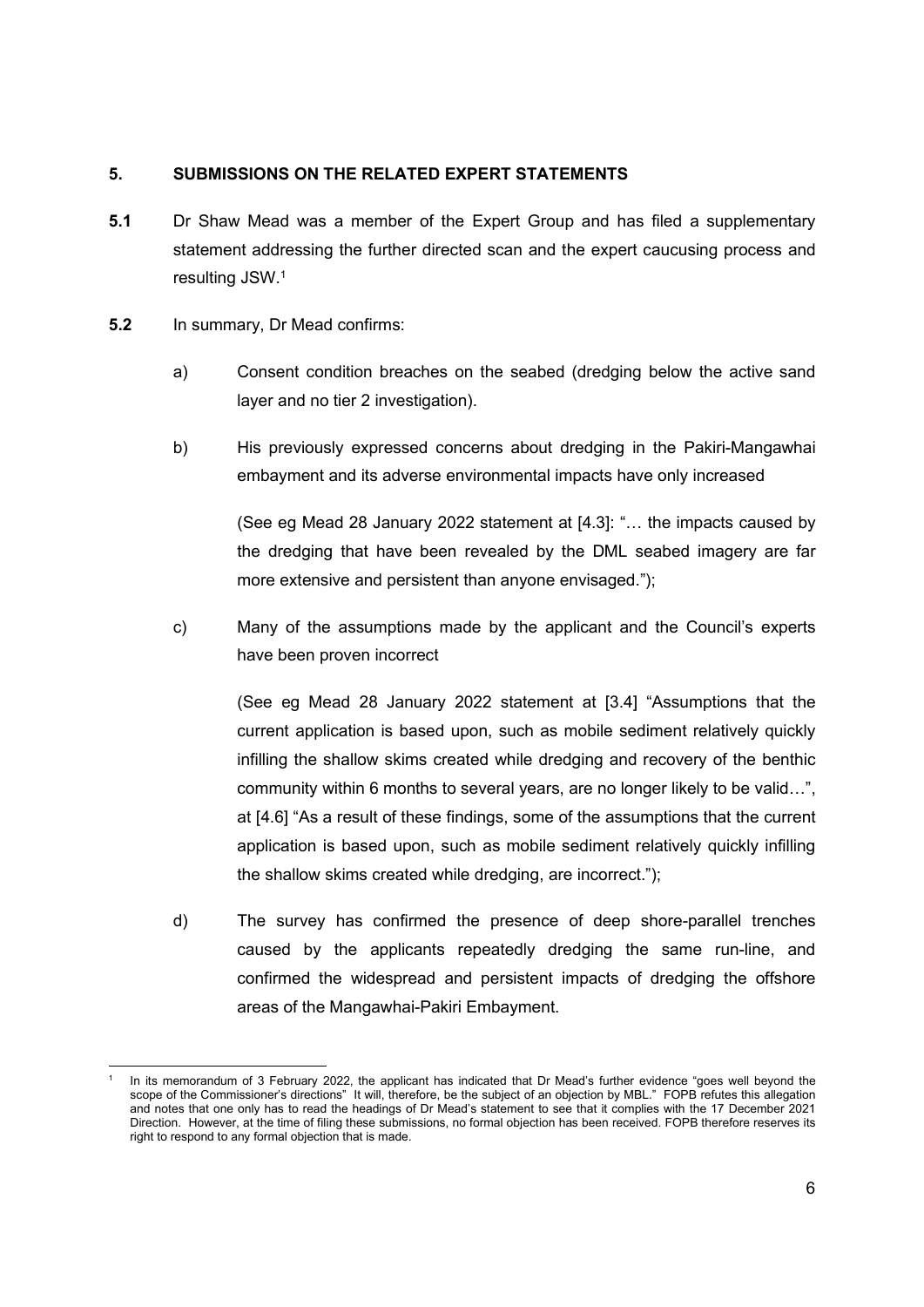e) The evidence of extensive dredged tracks confirms his concerns regarding diabathic sediment transport (especially the deep and persistently dredged trenches), that they represent sediment traps reducing diabathic sediment transport. In other words, creating deep shore-parallel trenches prevents cross-shelf transport into the beach compartment

(See Mead 28 January 2022 statement at section 5 "Impacts on Coastal Process").

- f) Contrary to applicant assertions, the dredge head does not need to be lifted to turn the dredge vessel (Mead 28 January 2022 statement at [4.15]). This is made abundantly clear in his Figure 4, pg 19 of his January statement. This confirms FOPB and Mr Clapshaw's contentions regarding on the water consent condition breaches (dredging outside northern boundary and shoreward of 2km).
- g) Proposed consent conditions for the current application do not address the issues identified with respect to consent breaches and dredging practices and seem to be less robust than the previous conditions. A major question as to whether there is an adequate foundation and assessment of effects to grant a new consent for the offshore area, particularly given inadequate control sites that are within the impact area.
- **5.3** Based on Dr Mead's assessment, the Commissioners can have very little confidence that granting a further consent is appropriate.
- **5.4** Another member of the expert group, Professor Hilton, has referred to the seabed as a ploughed paddock of hundreds of hectares and stated that the data produced in the recent survey "provide a very worrying picture of the extent and density of trenches and marks on the surface character of the Pakiri seabed. … This intensity of extraction, over a large area, must raise questions as to the extent to which the activity is consistent with the imperative to preserve the natural character of the coastal environment" (Hilton statement at [3.3]).
- **5.5** Professor Hilton also noted, in respect of sediment transport and trench infill, that: "One would expect trenches to be erased, or made less conspicuous, over relatively short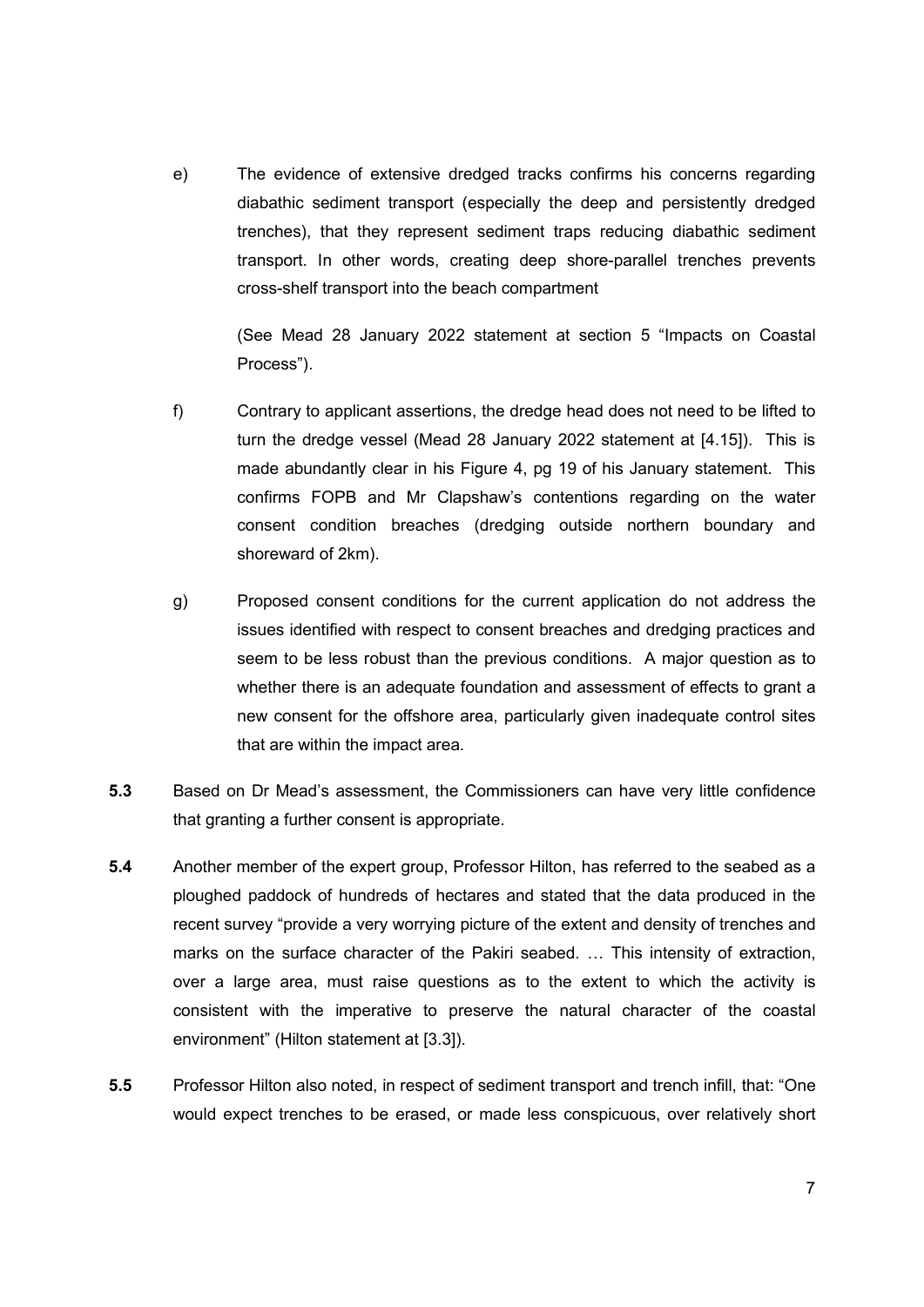periods (months to years) if sediment transport across these surfaces occurred frequently or at a significant rate" (Hilton at [3.4]). Yet this has not occurred.

- **5.6** Again, directly referrable to the precautionary principle, Professor Hilton states at [3.7]: "The presence of these features [ie bedforms] points to how little we know about the Pakiri-Mangawhai Sand System, and how much should be established before further consents to mine sand are granted."
- **5.7** He then states that the extent and orientation of the large scale bedform features:

*… are inconsistent with arguments for significant diabathic (onshore) sand transport into the mining area to replace sand extracted. If significant sand transport within the sand system occurs it appears it may be primarily from north to south, although over what time scale and at what rate remains to be investigated and confirmed.*

- **5.8** In addition, the evidence of Sian John for Te Whanau O Pakiri states that her concern over the impacts of climate change have only increased following the further survey and expert caucusing. FOPB agree with her conclusion that "it is essential that a full understanding of the sediment transport processes associated with the Mangawhai – Pakiri seabed and the dredged features is obtained before any further extraction is consented." We would only add that a complete halt to all sand mining activity must occur for that process to be meaningful.
- **5.9** Overall, the conclusions of the above experts paint a concerning picture of the effects of sandmining and argue against the grant of consent.

### **6. CONCLUSION**

- **6.1** The further survey results, the Expert Group caucusing outcomes, the JWS and the individual supplementary evidence of members of the caucus group, have all vindicated FOPB and other opposition submitters evidence about the applicant's dredging practices. And it has entirely vindicated their opposition to the consent being granted.
- **6.2** Given the findings of the survey and earlier ones by FOPB/Damon Clapshaw, and the experts themselves saying everything in paragraph 29 of the JWS must be done before